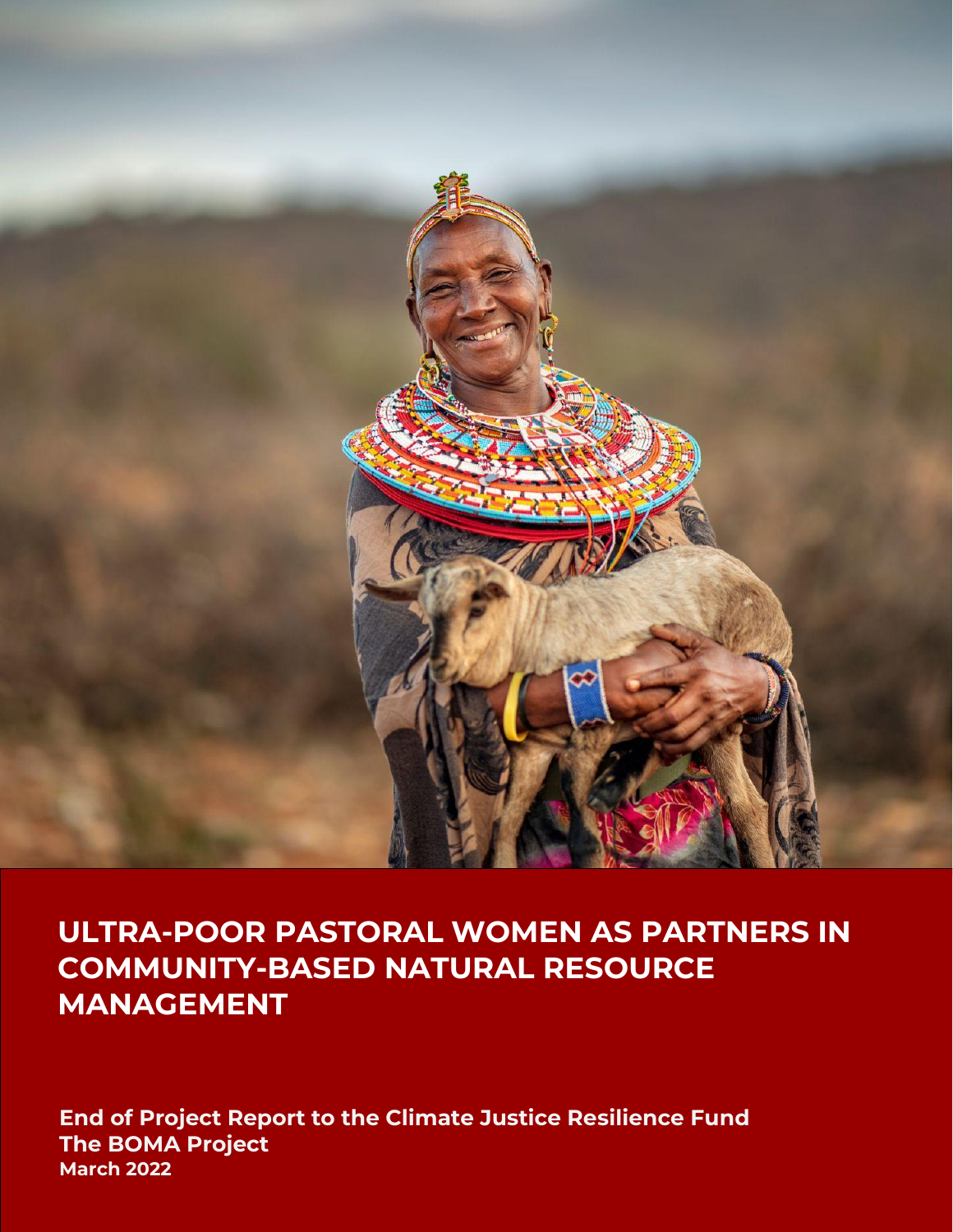# **LIST OF ABBREVIATIONS:**

| <b>CFA</b>  | <b>Community Forest Associations</b>          |
|-------------|-----------------------------------------------|
| <b>CJRF</b> | Climate Justice Resilience Fund               |
| <b>EMC</b>  | Environmental management committees           |
| <b>EMCA</b> | Environmental Management and Coordination Act |
| FAO         | Food and Agriculture Organization             |
| <b>IGA</b>  | Income-generating activity                    |
| <b>IVR</b>  | <b>Interactive Voice Response</b>             |
| <b>KWTA</b> | Kenya Water Tower Agencies                    |
| <b>LNA</b>  | Learning Needs Assessment                     |
| <b>NDMA</b> | National Drought Management Authority         |
| <b>NGO</b>  | Nongovernmental Organizations                 |
| <b>NRM</b>  | Natural resource management                   |
| <b>NRT</b>  | Northern Rangeland Trust                      |
| <b>PFS</b>  | Pastoralist field school                      |
| <b>PRM</b>  | Participatory Rangeland Management            |
| <b>REAP</b> | Rural Entrepreneurship Access Project         |
| <b>SEC</b>  | Samburu Ecosystem Conservator                 |
| <b>WRUA</b> | Water Resources User Association              |
| WUA         | <b>Water User Associations</b>                |
|             |                                               |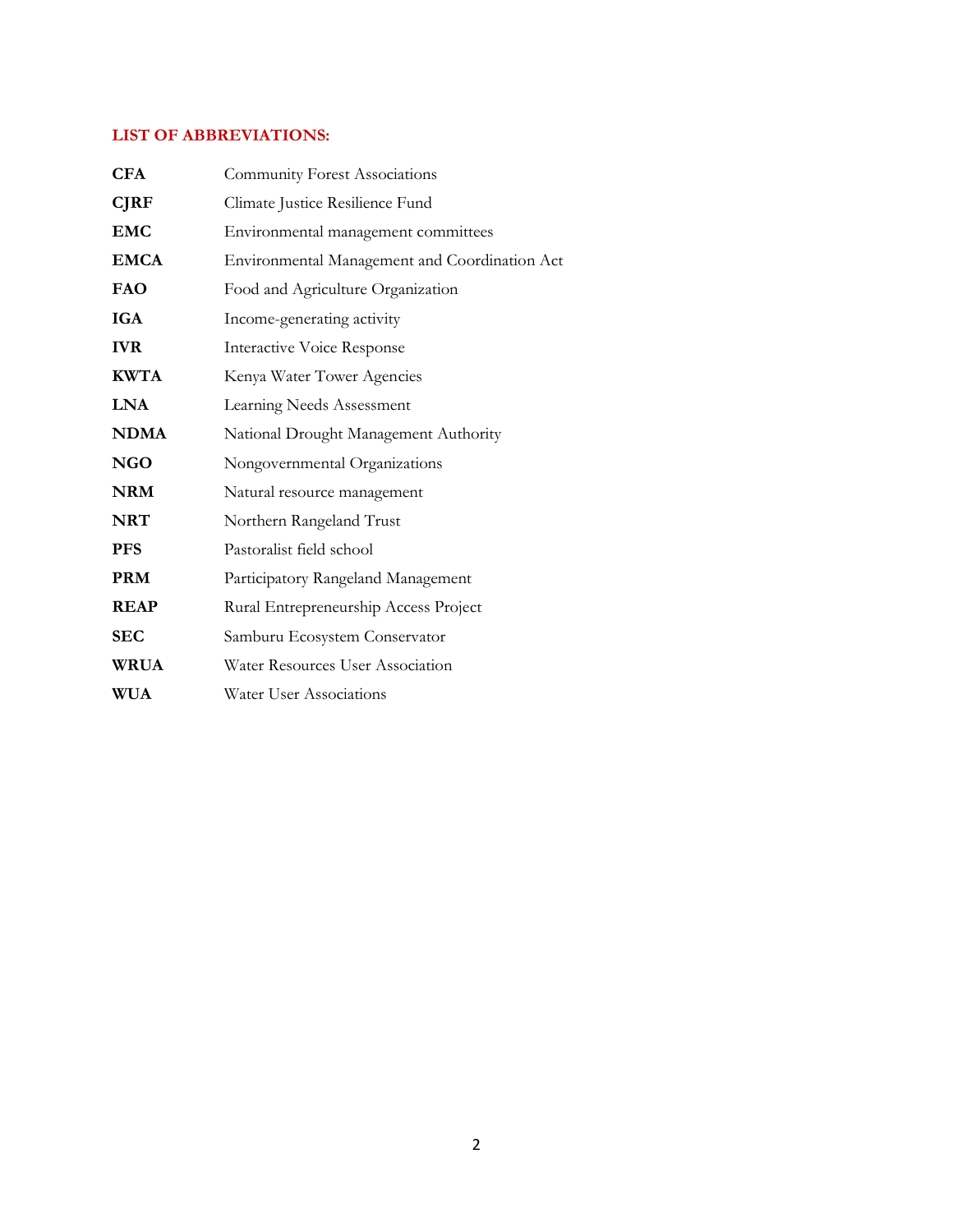## **2022 End of Project Report to the Climate Justice Relief Fund Ultra-Poor Pastoral Women as Partners in Community-Based Natural Resource Management The BOMA Project March 2022**

#### **I. EXECUTIVE SUMMARY**

BOMA's **Ultra-Poor Pastoral Women as Partners in Community-Based Natural Resource Management Project** (or Green REAP) aims to amplify pastoral women's influence on local NRM policy and practice to build climate resilience capacities in Samburu County, Kenya. The project ran for 36 months starting August 2019 and enrolled 2,100 BOMA women participants in a push-and-pull approach that combined REAP with interventions that address the gaps that undermine the women's capacity and role in the planning, utilization and management of natural resources. REAP is BOMA's data-driven, high-impact poverty graduation program. This end-of-project report covers achievements from August 2019 to March 2022. Findings of an endline survey undertaken in February-March 2022 are included in the report.

Forty-eight BOMA staff learned the fundamentals of climate change and adaptation and principles of NRM through capacity development. Properly equipped with climate change and NRM knowledge and skills, the BOMA staff conducted trainings that helped women participants shift their mindsets and attitude towards conservation, management, and sustainable use of natural resources within the area of operation. With this, 90% of REAP participants took an active role in NRM activities and established alternative IGAs, (Endline Survey Report – 2022). The participants established nature-based enterprises including tree nursery enterprise, beekeeping, ecotourism, forage production and bulking, artisanal mining, and wood forest products and aloe production.

The localized training and NRM messaging reached 1,089 REAP participants across the target location in Samburu Central and East. Capacity development interventions for NRM committees reactivated the membership and registration drive, enabling NRM committees increasing its membership base from 404 to 1,050 with 90% of the REAP participants officially registered as members, taking, and actively participating in management committee leadership positions. By the end of the Project, there were 13 NRM committees and other NRM user rights groups spread across Samburu Central and East. Most of the REAP participants are subscribed to and are members of CFAs and WRUAs.

Through the project, women had more say on NRM issues, traditional laws and practices, and exclusion of women from committees (such as traditional grazing plans), structures governing water points and forests, policy formulation, and sustainable resource harvesting. Women are now part of security personnel, serving as forest guards in Naramat CFA in Samburu Central, and are participating in reviewing resource use plans, subcatchment management plans, and other strategies. Two resource use plans were initiated for CFAs (Naramat, Nailepunye) and two for the WRUAs in Samburu Central and East (Nkarro and Nkurra).

The endline survey showed an impressive number of participants meeting the poverty graduation criteria:

- $\bullet$  % of women graduates reporting a 25% increase of productive asset base and business value from the original cash transfer: **98.5%**
- % of% of eligible primary school-aged girls attending primary school: **94%**
- % of participants reporting that no child went to bed hungry in the past month: **97.5%**
- % of participants reporting that household members had two meals a day: **98%**
- % of participants reporting that households are food secure: **97.5%**
- % of participants reporting that households have multiple income sources and saving options: **97.5%**

The project, however, faced some constraints, including severe implementation delays due to cyclical COVID-19 restrictions on movement and public gatherings. Cultural perceptions of women in Samburu also inhibited and continue to hold back women's involvement in NRM. In our attempts to influence change in these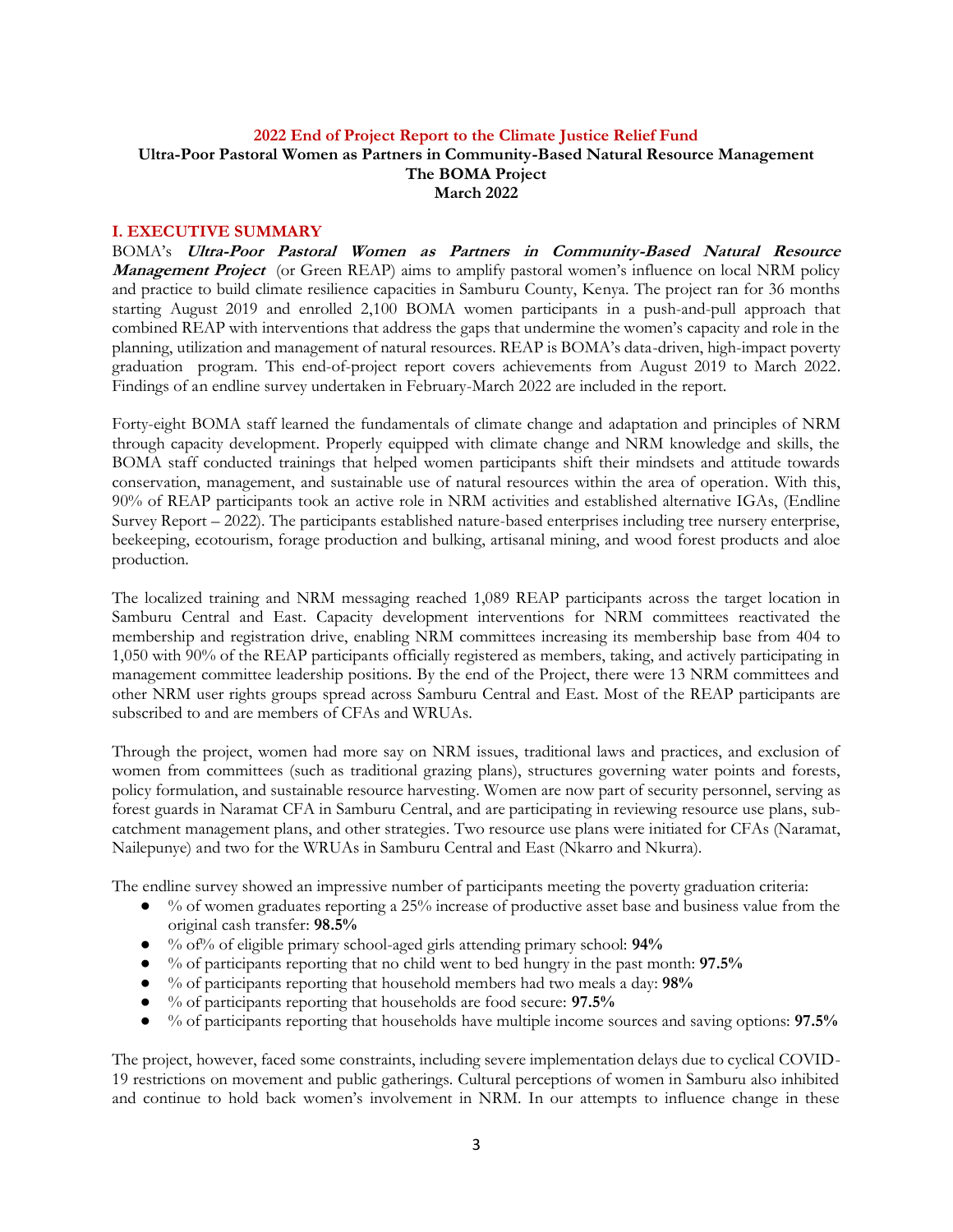dynamics, BOMA and our partners involved both men and women in planning, decision-making, and adoption of PFS' approach of disseminating NRM information.

# **II. Progress Summary**

#### **Progress to-date toward objectives and expected outcomes (Table 2)**

#### **Objective 1: Increase BOMA's capacity to embed best practice NRM and climate resilience learning in its programs. Expected Outcomes:**

- 1.1 Project learning leveraged to strengthen climate resilience approaches throughout BOMA programming and inform improved NRM practices in Northern Kenya.
- 1.2 BOMA programs help reduce participant vulnerability by building absorptive resilience capacities.

## **Indicators:**

- 1. BOMA staff can effectively communicate improved NRM techniques to women and facilitate NRM group access to information and training.
- 2. BOMA integrates a climate resilience capacities lens into all REAP programs and its default training recommendations for its technical assistance clients

#### **Progress Summary**

## **Progress in indicator 1**

BOMA equipped five Field Officers, 24 Mentors, and 19 technical staff with knowledge and skills on fundamentals of climate change and NRM adaptation and principles, enabling them to effectively champion climate justice, conservation, women's rights, and support of climate resilient livelihoods while applying their knowledge in implementing REAP.

With their acquired knowledge, BOMA staff helped women participants change their mindsets on conservation, management, and sustainable use of natural resources within the project area. BOMA Mentors and Field Officers incorporated NRM messaging during business mentorship and coaching sessions. As a result, women participants are more willing to acquire knowledge and skills, and ready to change traditional practices by demonstrating and adopting in their REAP businesses and other livelihoods NRM best practices that support climate change adaptation and resilience. Women explored options for livelihood diversification instead of relying on one stream of income. REAP participants also adopted alternative forms of energy such as solar (instead of wood fuel) for lighting which contributes not only in saving the environment but also in improving household health. Wood fuel emits carbon monoxide through smoke which can lead to respiratory and eye problems which can be especially harmful for children using it to study at night.

The project's endline survey indicated that 90% of REAP participants took an active role in NRM activities and established alternative IGAs. Understanding different ways of utilizing land, land resources and other resources sustainably not only boosted REAP income streams. It also led to the establishment of nature-based enterprises including tree nursery enterprise, beekeeping, ecotourism, forage production and bulking, artisanal mining, and wood forest products and aloe production. Through the training, the women also learned and adopted the 3Rs of global environmental culture (Reduce, Reuse and Recycle) by reusing and recycling plastic and carrier bags and reducing other plastic wastes to minimize pollution which contributes to a cleaner and healthier environment.

## **Progress in indicator 2**

In partnership with Samburu and informed by the LNA findings, BOMA developed and rolled out NRM modules with REAP participants. The nine sessions covered the following topics: understanding rangelands resources and management; understanding effects of drought; understanding how to prepare for drought; what women can do to save and protect the rangelands; the role of women and institutionalization of natural resources governance; defining weather, climate, and climate change; understanding climate change adaptation and mitigation; women and climate change and what women can do to respond to climate change. A total of 71 sessions were conducted, reaching 1,089 REAP participants across the target locations. Using radio and IVR technology, the NRM themes were embedded in BOMA's remote messaging promoting climate resilience, involvement of women and youth in NRM, and mitigation of climate change's effects on participants.

BOMA tested and refined the use of radio and IVR as we adapted to COVID-19 restrictions. Both enabled BOMA to reinforce and complement dissemination of key messages with participants when in-person mentorship was interrupted. Despite the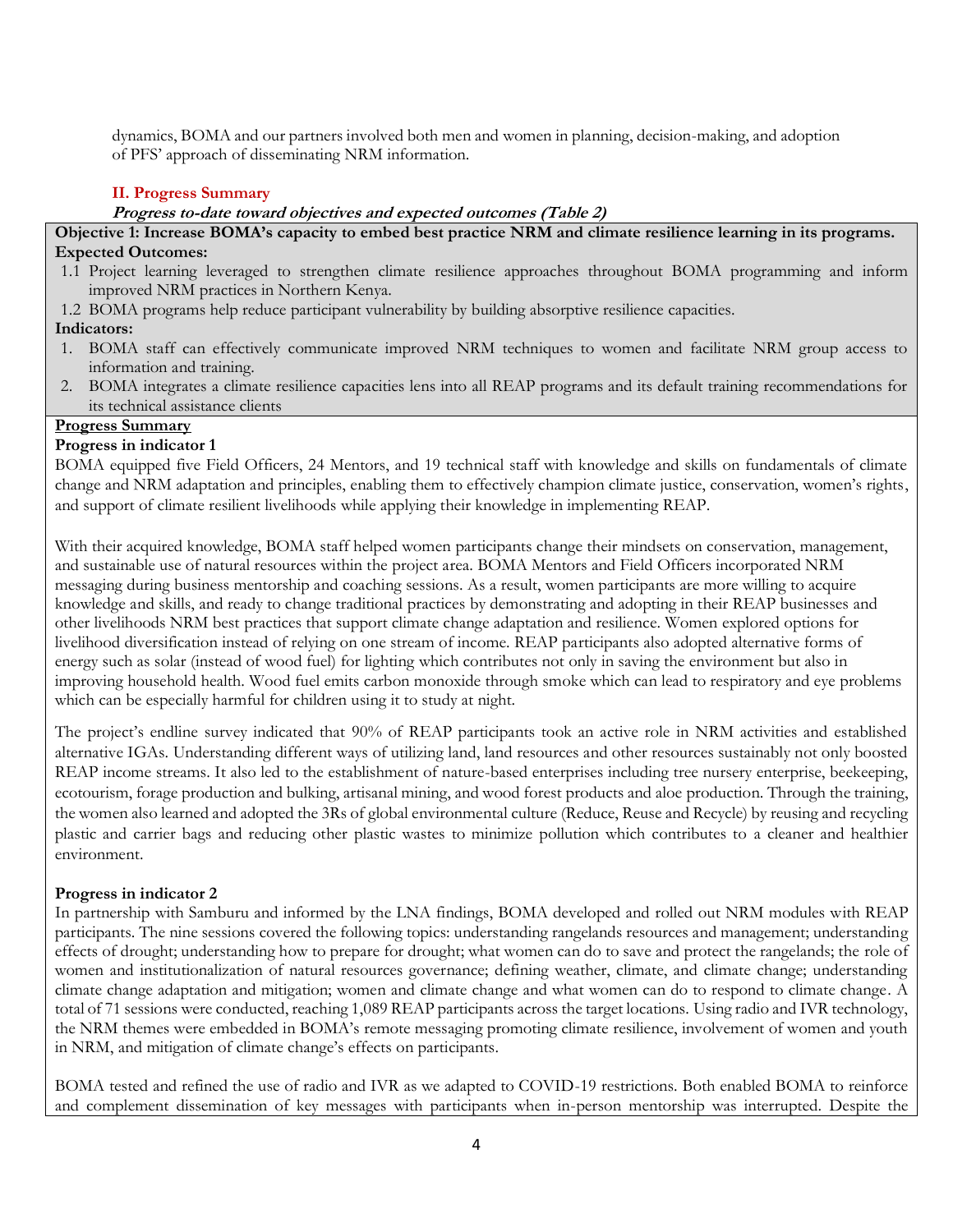disruption of face-to- visits, BOMA women remained willing and ready to learn new skills, knowledge, and practices such as the adoption and applicability of best practices in NRM and climate resilience. The engagement was particularly important and provided the required pivot in change of practices as envisioned in project goals.

**Objective 2: Increase the capacity of 2,100 BOMA women to influence NRM policy and gain access to climate, NRM and resilience information and services.**

# **Expected Outcomes:**

- 2.1 Participants articulate their concerns and needs in BOMA training and influence Government policies to gain information, capacity building and services to meet these needs.
- 2.2 Participants have strengthened adaptive resilience capacities through improved natural resource management (the existence of water user groups, rangeland management groups, groups regulating the collection of firewood and improved NRM in livelihood and household management).
- 2.3 Participant engagement in an improved enabling environment (including governance mechanisms, policies and regulations, cultural and gender norms, community networks, and formal and informal social protection mechanisms) contributes to transformative resilience capacities.

# **Indicators:**

- 1. 100% increase in community awareness of the policies and practices under the Environment Management and Coordination Act (EMCA) and related management structures in project communities.
- 2. At least 10 NRM committees (or other community-level decision-making body) established in the 25 project locations in Samburu.
- 3. At least 5 plans addressing specific NRM concerns initiated by REAP groups in NRM Committee meetings

# **Progress Summary**

# **Progress in indicator 1**

BOMA collaborated with county and national government agencies such as the KFS to improve community awareness of existing conservation and management policies and practices in tourism, bio-cultural villages, curio shops, and wildlife farming. While working with communities living with wildlife, BOMA incentivized wildlife resource conservation and management as a land use option by understanding the sustainable benefits of nature-based enterprises while following procedures, regulations, and standards. To further deepen community awareness and learn practices, BOMA solicited insights and learning, including women's roles in NRM policies and practices and ways to influence policy, from NGOs working on climate resilience and rangeland management structures in Isiolo County. As a result of a learning trip to county government field sites in Isiolo County, the NRM committees acquired information that enabled them to understand best approaches of developing inclusive natural resource management and gender intersection in community-based decision-making. NRM committees used these new learnings to reengage communities on the registration of new members and the review of resources plans.

In partnership with government technical and extension officers, BOMA carried out 10 community sensitizations on climate resilience and NRM across the targeted location. The mapping of NRM committees and vigorous campaigns encouraged REAP participants who later joined NRM committees. As a result, 1,050 participants voluntarily registered as members in the 13 NRM committees and other NRM user rights groups spread across Samburu Central and East, indicating strong willingness/enthusiasm among REAP participants to be champions on climate resilience and NRM practices in their community. BOMA particularly recognized the importance of the intrinsic drive and personal commitment as key ingredients in driving change especially among pastoralists communities. With almost 50% of targeted REAP participants joining NRM committees, more formidable, informed, and self-driven climate resilient women champions lead efforts towards BOMA's climate adaptation and resilience goals.

# **Progress in indicator 2**

BOMA and the Samburu County government profiled and mapped 13 active NRM committees across the target regions. BOMA facilitated REAP women to be members of various NRM and user rights groups. By project-end, 1,050 women had subscribed and paid for membership cards that give them exclusive access to various critical natural resources within the forest ecosystems. More women expressed interest in joining the existing NRM committees, although registration and renewal fees were perceived as too high for ultra-poor REAP participants. BOMA facilitated the membership of REAP participants who wanted to be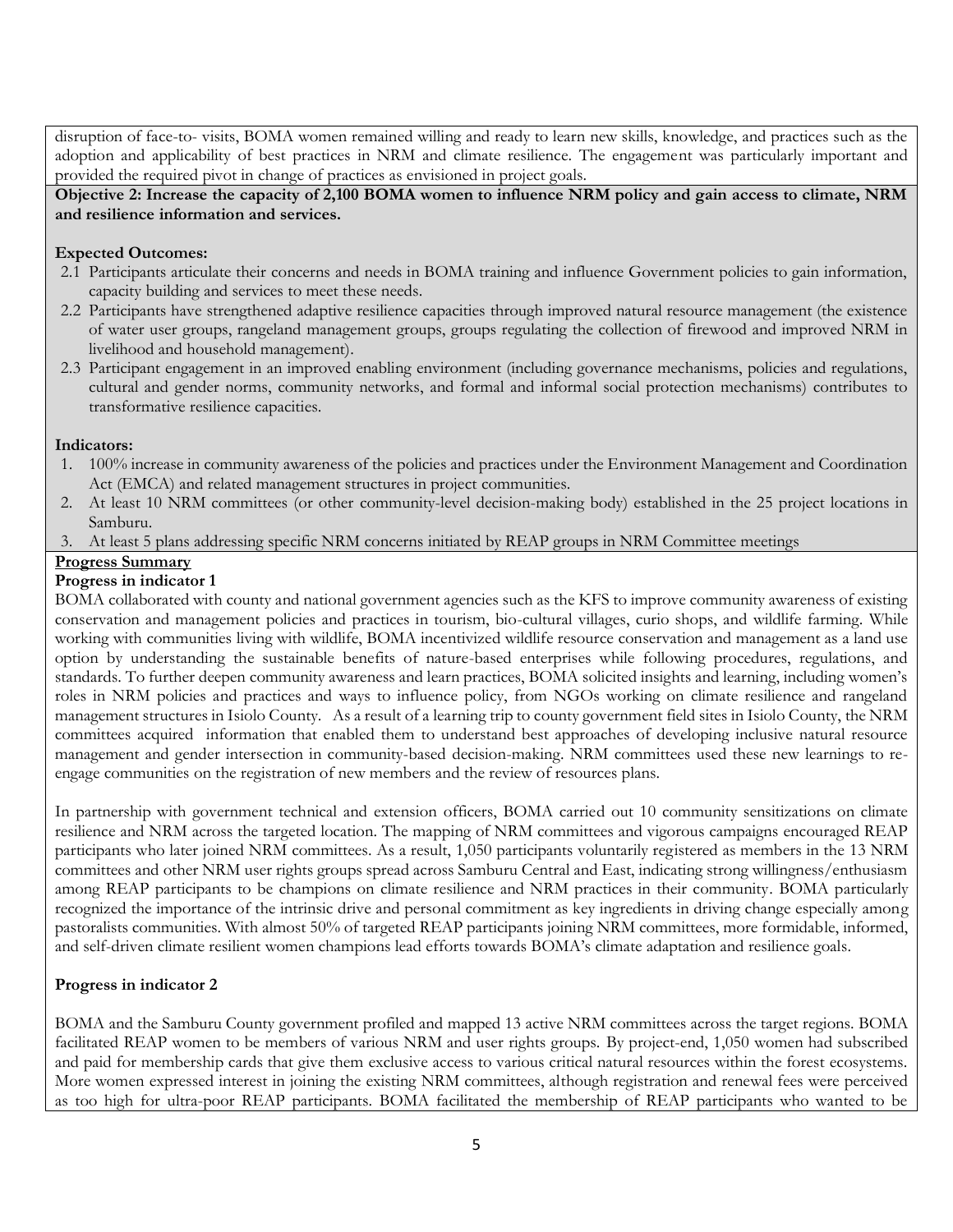registered into CFAs and negotiated with government agencies for the participants to join NRM committees even after the registration period has closed.

# **Progress in indicator 3**

BOMA convened 10 consultations between NRM committees and REAP women, taking advantage of regular monthly committee meetings to improve women's awareness of existing community NRM structures. The women voiced concerns related to NRM, traditional laws and practices, and women's representation. These include women's exclusion from critical committees (such as traditional grazing plans), structures governing water points and forests, policy formulation, sustainable resource harvesting, potential resource value addition, and access to reliable markets for nature-based products such as honey, gum and other nonwood forest products. Women also said they do not have equal job opportunities in conservation, especially in wildlife and forest scouts.

Continued and regular consultations and advocacy of gender equity and socio-economic inclusion have yielded concrete results. Women now serve as forest guards in Naramat CFA in Samburu Central, express their views through committee representation, and participate in reviewing resource use plans, sub-catchment management plans, and other strategies. Certain plans supported by the NRM officer in partnership with the SEC aim to assist communities (mostly women) to derive sustainable livelihoods from the forest without depleting natural resources. The extraction and sustainable use of dead wood (done mostly by women) was one of the approaches adopted by the CFAs.

In the case of the Naivai community conservancy, the FAO, in partnership with the Department of Natural Resource, Water and Energy, supported the development of a PRM plan that focused on resource rehabilitation interventions such as clearing of invasive plant species that inhibit growth of pastures. Women's role in plan implementation was critical because they were the primary harvester and users of forest water. BOMA continued to work closely with the conservancy's management committee to ensure women's voice and action are considered in day-to-day operationalization of the PRM.

Through the development of resource use plan, one of the CFA (Naramat) based in Samburu Central lobbied for nature-based enterprise production assets that received beehives from the KWTA to be primarily managed by women. The association was linked to Samburu Beekeepers Cooperative society that provided access to ready markets for raw and finished honey, honey byproducts and tree seedlings.

Two resource use plans were initiated for CFAs (Naramat, Nailepunye) and two for the WRUAs in Samburu Central and East (Nkarro and Nkurra). Nailepunye, Namnyak and Nkarro CFAs developed resource and afforestation plans that enabled each to establish a mega tree nursery that raised over 100,000 seedlings. As of December 2021, about 40,500 seedlings have been distributed to communities, schools, and private farms. One of the women-led groups based at Naramat CFA was able to market and sell 1,800 assorted tree/fruit seedlings to the community and the KFS.

**Objective 3: Empower 2,100 of the poorest women in Samburu County to graduate from extreme poverty, develop more climate-resilient livelihoods, and participate in local NRM.**

## **Expected Outcomes:**

- 3.1 Participants have increased absorptive resilience capacities through appropriate coping strategies, participation in saving groups, asset ownership and diversified productive assets that reduce exposure and sensitivity to shocks and stresses of resource depletion and climate change.
- 3.2 Participants build adaptive resilience capacities by developing the ability to make informed choices and diversify livelihoods and other strategies in response to longer-term social, economic, and environmental change.

## **Indicators:**

- 1. 85% of women have adopted at least one improved NRM and climate resilience practices.
- 2. 85% of women graduate from extreme poverty based on BOMA's criteria (food security, sustainable livelihood (income, income diversification and savings).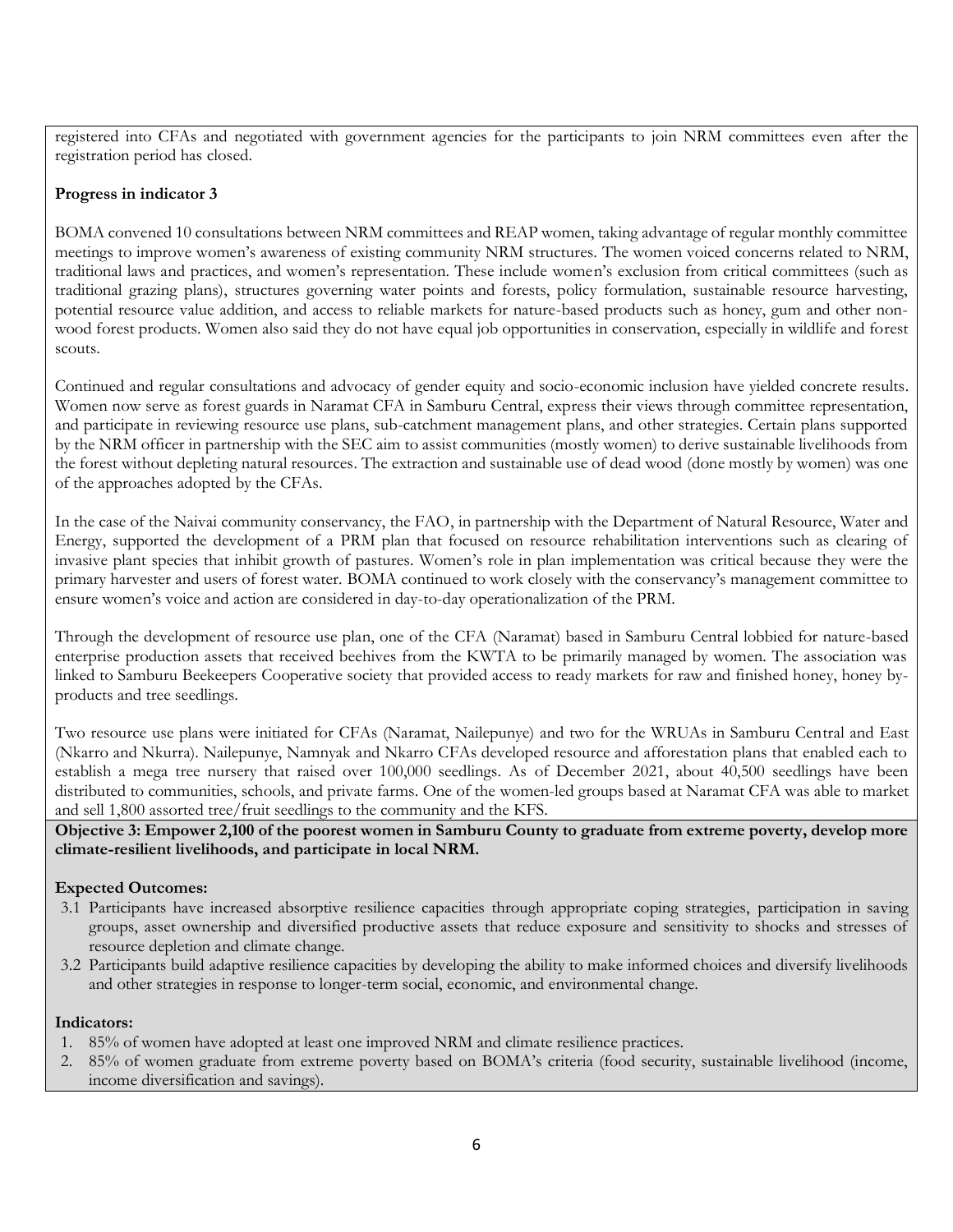- 3. 90% of married women have at least an equal say as their husband in household decisions regarding paying for medical expenses, food, and buying and selling her own livestock.
- 4. 50% increase in REAP participants serving in community leadership roles

# **Progress Summary**

# **Progress in Indicator 1**

The planned 2,100 new REAP participants were enrolled between November and December 2019. Participants have engaged in project NRM activities in parallel to the management and growth of routine livelihood activities of REAP business and savings groups.

According to the endline survey, 90% of REAP participants have championed climate-smart nature-based enterprises and have adopted at least one improved NRM and climate resilience practice. Those in the savings groups have access to credit and loan services to either start and establish potential and viable green enterprises such as tree nurseries, bead making, forage production and making of animal feed blocks.



Figure 1: Endline Data-March, 2022.

# **Progress indicator 2:**

On average, 98.5 % of women graduates reported a 25% increase in business value; 94% of eligible primary school-aged girls attend school; 97.5% of households said no child has gone to bed hungry in the past month; 98% of household members had two meals a day. In addition, 97.5 % of households are food secure, and 97.5% of households have multiple income sources and savings options.



Figure 1: Comparison of May and Oct, 2019 Cohort on Graduation Criteria

# **Progress indicator 3:**

On decision making at household level, an average of 80% of married women had an equal say as their husband. Specifically, 99% had a say in making medical decisions for their children, 67% had a say in taking children to school, 89% helped make household livestock decisions and 71% had a say in household purchase decisions. (Endline Survey report - 2022).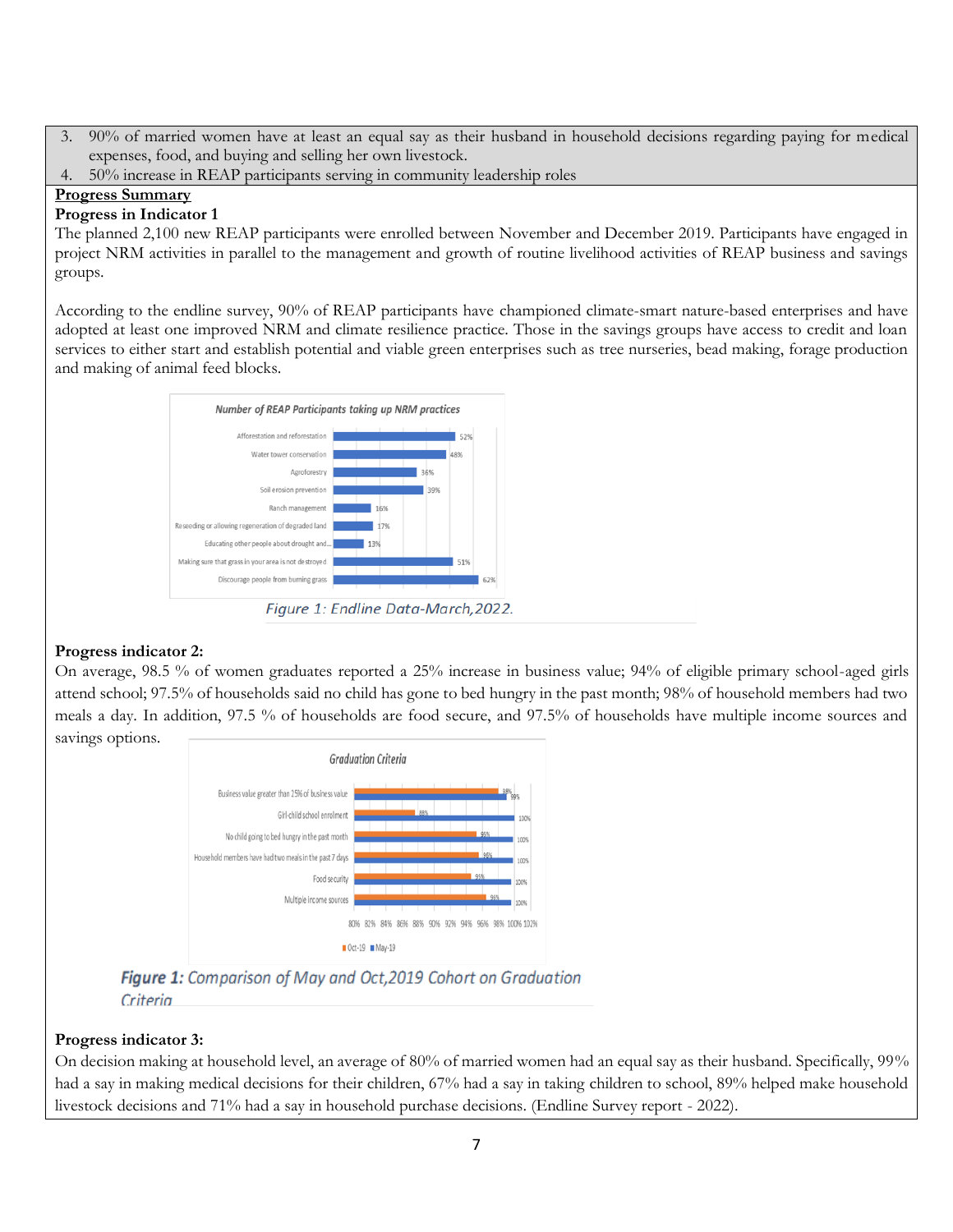#### **Progress indicator 4:**

The endline survey also showed that, on average, 53% of REAP participants said they are serving in various community leadership roles. These roles include health committee (1%), relief (1%), environmental committee (4%), water committee (4%), school management committee (6%), church/Mosque (8%), and other committees, including "Nyumba Kumi"<sup>1</sup> security committee, women's self-help group, people living with disability and CFA committees (11%). Before the project, it was rare to find women participants taking leadership roles in NRM committees. However, BOMA promoted and observed steady uptake of membership in NRM committees, which represents good progress given contextual barriers, especially those related to culture.

#### **III. Risks**

|  |  |  | (Update on risks and risk mitigation strategies identified by $BOMA$ (Table 3) |  |  |  |
|--|--|--|--------------------------------------------------------------------------------|--|--|--|
|  |  |  |                                                                                |  |  |  |

| <b>Risks</b>                            | <b>Updates</b>                                                                                                                                                                                                       |
|-----------------------------------------|----------------------------------------------------------------------------------------------------------------------------------------------------------------------------------------------------------------------|
| 1. Lack of County                       | The Samburu County government seconded a dedicated Technical Officer stationed at BOMA's office                                                                                                                      |
| Government                              | that offered technical support and the required infrastructure through the NDMA and delivered the                                                                                                                    |
| Cooperation                             | services envisaged in this program. The county government has co-led all the activities and the Technical                                                                                                            |
|                                         | Officer ensures input and involvement from the government in design and delivery. The continued                                                                                                                      |
|                                         | commitment by the county government and the NDMA to the project indicated political will to bring                                                                                                                    |
|                                         | about meaningful change in NRM and women's engagement in the same, during and beyond the life of                                                                                                                     |
|                                         | the project.                                                                                                                                                                                                         |
| 2. Climate Change                       | Climate change shocks, including recurring drought, flooding, and a historic locust infestation, have led,                                                                                                           |
| <b>Shocks</b>                           | in some cases, to migration of REAP participants, which interrupted timely implementation of project                                                                                                                 |
|                                         | activities. In the affected areas, this made it difficult to reach more participants with in-person visits, and                                                                                                      |
|                                         | livelihood activities were interrupted. The Kenyan Government's response to the infestation was also                                                                                                                 |
|                                         | hampered by COVID-19 restrictions. However, BOMA was able to trace and track participants to their                                                                                                                   |
|                                         | new locations with a few exceptions due to inaccessible locations, insecurity, and poor network coverage.                                                                                                            |
|                                         | Historically, Northern Kenya's pastoral nomadic communities share a patriarchal social system where                                                                                                                  |
| 3. Highly<br><b>Patriarchal Society</b> |                                                                                                                                                                                                                      |
|                                         | men control financial resources and assets and have greater authority in household decision-making.                                                                                                                  |
|                                         | These entrenched patriarchal norms not only pose significant barriers to women's ability to own tangible<br>assets and resources such as land, livestock, money, but also continue to rob women and girls of control |
|                                         |                                                                                                                                                                                                                      |
|                                         | over decisions that affect them. Through the involvement and inclusion of women in management                                                                                                                        |
|                                         | committees, the perception of women's roles and influence is changing but there is still male dominance                                                                                                              |
|                                         | and fear. BOMA in partnership with County NRM and Technical Officers encouraged REAP women to                                                                                                                        |
|                                         | advocate for their concerns through local and elected leaders, despite the barriers.                                                                                                                                 |

## **IV. Challenges and Lessons Learned**

*Challenges encountered, lessons learned to date, and any upcoming changes in strategy/activities.*

#### **Challenges**

The main challenges the project has faced include:

Severe delay of implementation due to cyclical restrictions on movement and public gatherings related to the COVID-19 pandemic. To mitigate the challenges of COVID-19, BOMA tested and refined the use of radio and IVR with participants as part of its adaptation to COVID-19 restrictions. In remote villages, BOMA Mentors shared the Ministry of Health guidance on COVID-19 on hygiene and disease prevention measures. During the meeting after de-escalation of COVID-19 measures, BOMA adhered to the Ministry of Health COVID-19 containment measures and protocol. Each group trained did not

 $<sup>1</sup>$  . The "Nyumba Kumi" is a community-led security initiative introduced by government.</sup>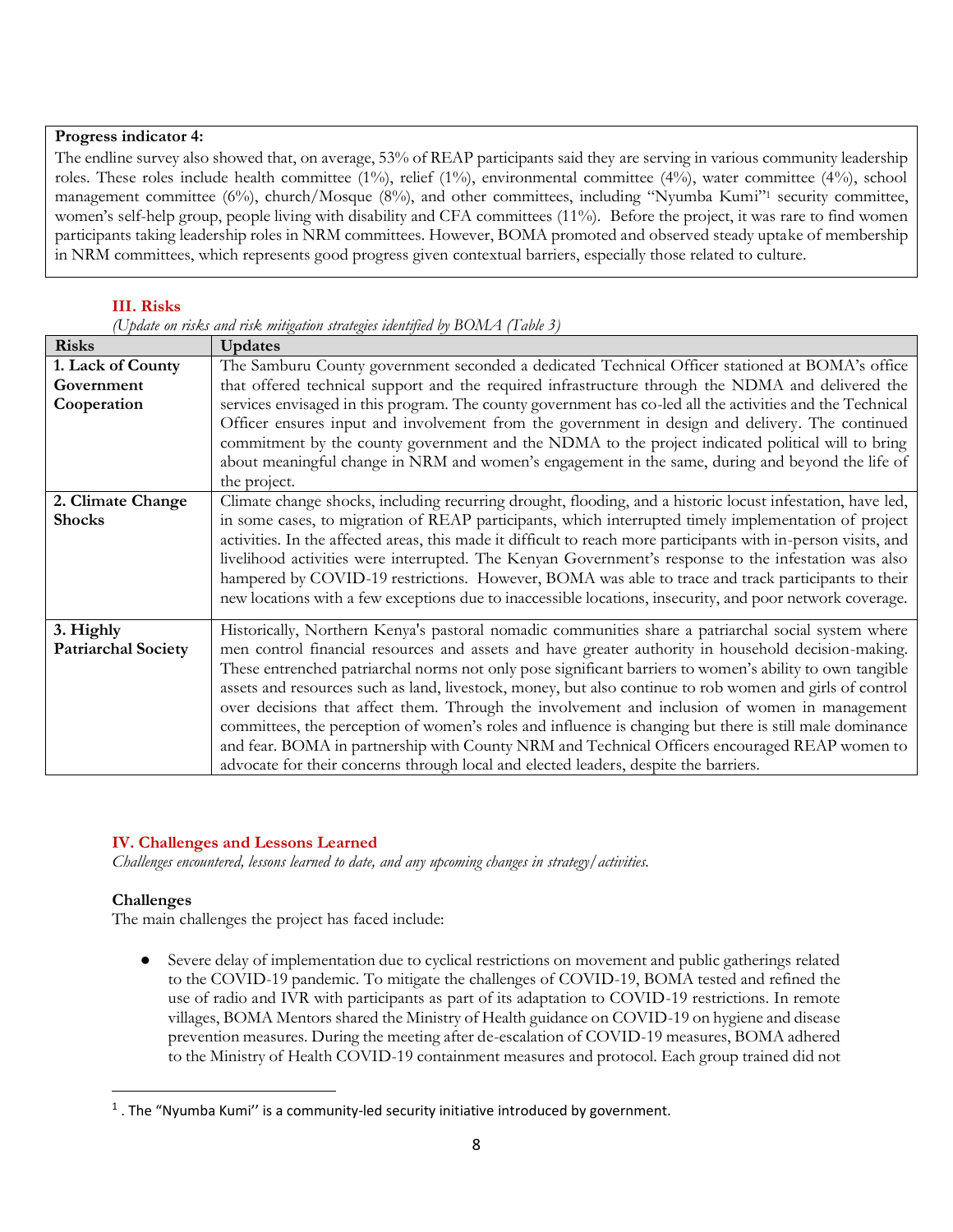exceed 10 participants per session. The meeting and training ensured social distancing, and Mentors emphasized wearing of masks and sanitization.

- Cultural perceptions of women in Samburu have inhibited and continue to hold back women's involvement in natural resource management. In its attempts to influence change in these dynamics, BOMA and its partners have adopted a participatory approach which involves both men and women in planning, decision-making, and adoption of pastoralist field schools' approach of disseminating natural information.
- Inadequate knowledge and skills by NRM committees to manage their activities and land tenure systems that are purely communal with quickly depleting resources. This was evident especially in locations that experienced land sub-division and adjudication processes.

#### **Lessons Learned**

#### **A. Need for community/government collaboration for effective NRM practices**

Effective management of natural resources is a collaborative approach between the community (mostly users) and government. The County government has plans, existing policies, and technical resource-base, but they occasionally lack resources to fully implement NRM plans and policies, fully cascading them to the community level on time. Through partnership between BOMA and relevant government entities, some of the plans and policies had been communicated to NRM committees and, to some extent, other community members including REAP participants. Community members, especially women, were very keen to gain new skills on matters of natural resources, as they are important users of water, forest, and rangeland, which have a deep impact on their daily use of time and energy.

#### **Advocacy Strategies**

#### **B. Advocacy strategies at national and county levels**

The Samburu County government seconded a dedicated Technical Officer stationed at BOMA's office to offer technical support and the required infrastructure through the NDMA to deliver the services envisaged in this program. The county government has co-led all the activities and the Technical Officer ensures input and involvement from the government in design and delivery. The continued commitment by the county government and the NDMA to the project shows political will to bring about meaningful change in NRM and women's engagement in the same, during and beyond the life of the project. However, the development and implementation of key NRM policies and plans demanded time and resources that had a ripple effect on the dissemination of key messages to the REAP participants and community in general.

During the implementation period, BOMA worked with the County government team, and reviewed and modified the existing plans to encourage the County government to allocate additional resources towards NRM, particularly in supporting extreme poor women build climate-resilient livelihoods. BOMA worked with the NDMA that extended the channels for early warning information and communication to the women and their committees that enabled them adequately to plan their livelihoods. In addition, BOMA with other state and non-state partners facilitated the development of resource-use plans and investment/development plans for NRM committees. Some of the NRM committees' plans were submitted to state agencies, ward, constituency development committees for allocation of development budgets. The government processes and bureaucracies had some impact on implementation of resource use plan especially those NRM committees that required substantial capital investment that solely relied from government agencies and development partners.

#### **C. Integration of climate change into poverty graduation**

In addition to drought and flooding, the region has also experienced locust infestations. The Kenyan